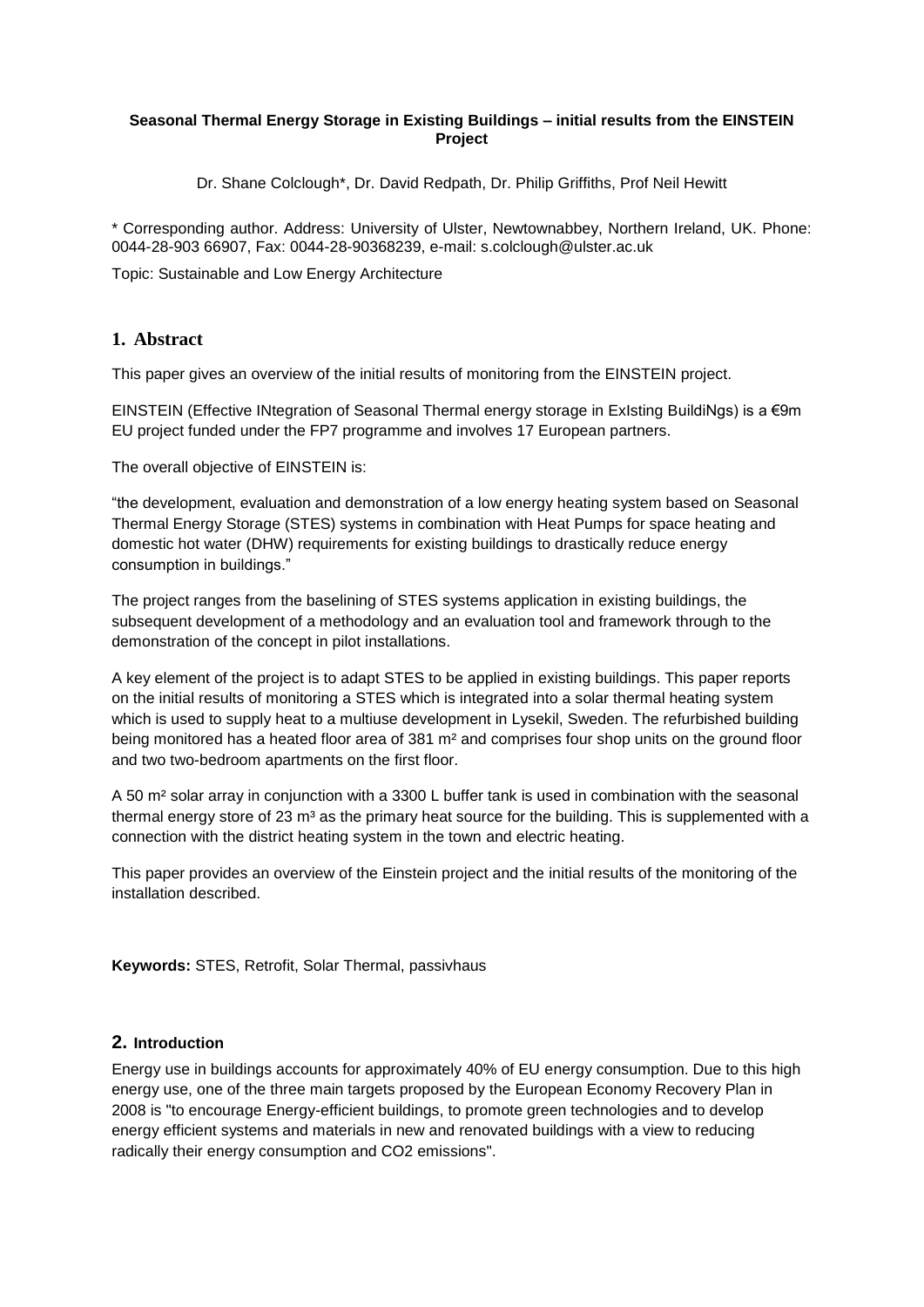In order to achieve these objectives, drastic measures are required. The improvement of energy efficiency of conventional generation technologies is not sufficient and a high proportion of energy demand supplied by renewable energy sources is essential. Taking into consideration that heat demand can represent up to 60-70% of total amount of energy consumption in a residential building (1), heating systems based on Seasonal Thermal Energy Storage (STES) have the potential to fulfil the objectives established in Europe for energy efficiency in a short timeframe. The fact that the concepts developed within this project are based on the innovative adaptation of existing technology is a significant aspect, as it enables the development of nearly zero energy buildings (one of the objectives of EPBD directive) within a relatively short timeframe.

It is planned that the previously stated objective of the EINSTEIN (2) project will be achieved by:

□ Technological developments for STES systems adaptation for existing buildings

 $\Box$  Development of a novel, high-efficiency, cost-effective and compact heat pump suitable for existing buildings and optimized for higher temperature heat sources such as STES systems

 $\Box$  Development of a decision support tool that will help the planners to find the best technology to install in each particular case

 $\Box$  Development of integrated building concept: which passive and/or active measures (insulation, heat recovery, renewables…) and in which order should they be applied for the optimization of retrofitting.

As part of the EINSTEIN project, two pilot plants are being specifically constructed to demonstrate the integration of the developed heat pump with seasonal thermal energy storage in order to meet the heat demand of two existing buildings. The first pilot plant is located in Zabki, a suburb of Warsaw, Poland, and comprises a solar array of 151  $m<sup>2</sup>$  coupled with a STES of 800  $m<sup>3</sup>$  which complements a gas boiler of 95 kW in meeting the space and DHW heating demands of a public hospital. The second pilot plant is being built in Bilbao, Spain and comprises 70 m² of solar collectors and a STES volume of 175 m<sup>3</sup> in combination with a 190 kW gas boiler in order to meet the space heating demands of a public building. Both pilot plants are currently (July 2014) being commissioned and have commenced collecting summer solar heat for use during the winter of 2014/15.

In addition to the two pilot plants which are integrating the novel heat pump which is being developed, a third pilot plant is being monitored which does not have the tailored heat pump installed. A manufacturer of low-energy houses installed a STES in the autumn of 2013 in an unused basement of a development in Lysekil, on the west coast of Sweden. Monitoring the first year's cycle of the performance of the STES commenced on the 17<sup>th</sup> of February 2014. The development comprises a 300m<sup>2</sup> new build of three apartments (the basement of which houses the STES) and a 381m<sup>2</sup> renovated building originally built in 1860 which comprises four commercial units and two apartments.

Figure 1 below shows a photograph of the  $50m^2$  solar thermal collectors installed on the roof of the renovated building. Figure 2 gives a schematic of the DHW and space heating system showing the solar collection and wet heating system.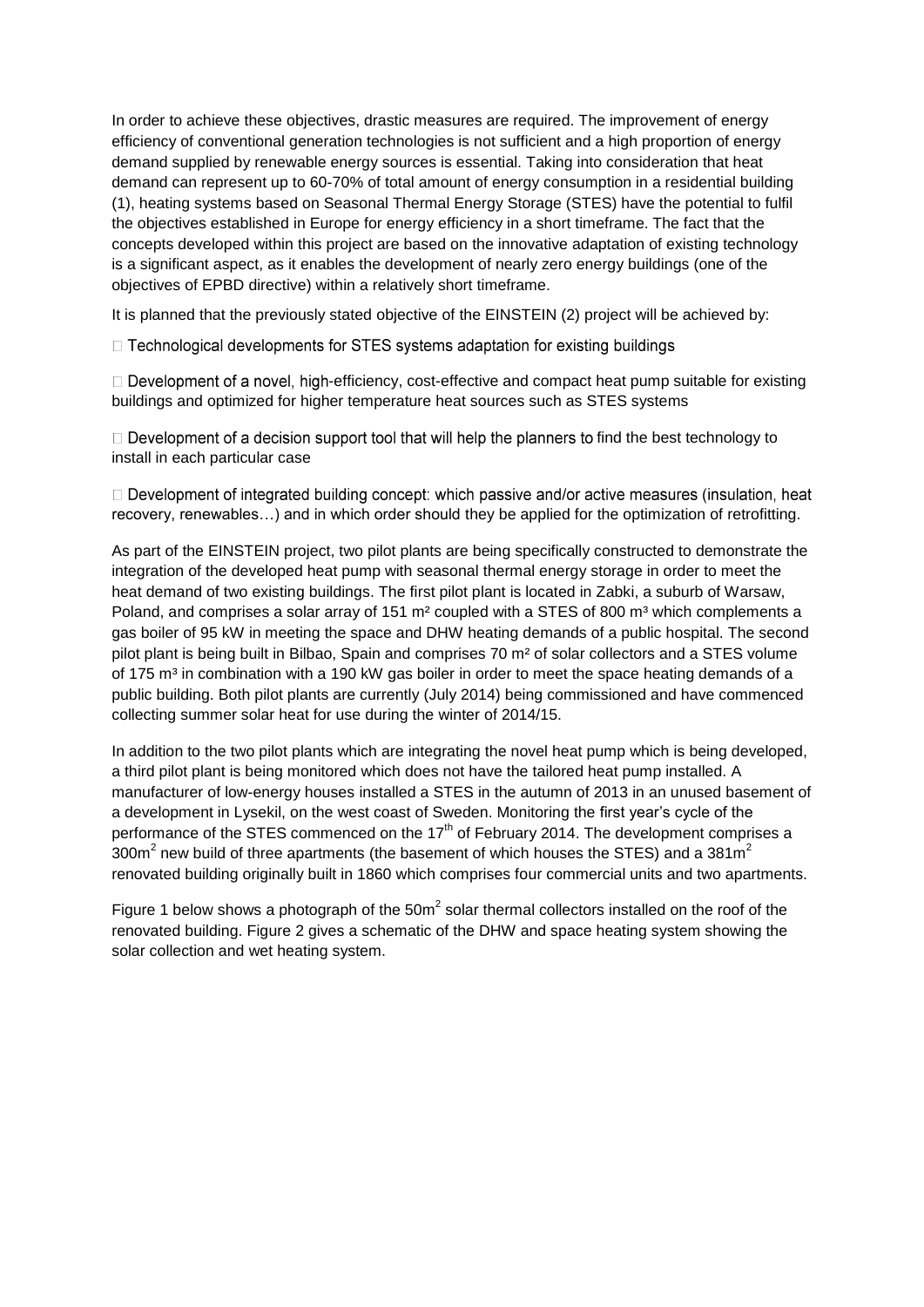

Figure 1 Solar panels on roof of Renovated building (© Lars Pettersson, Scandinavian Homes Ireland Ltd)



Figure 2 Schematic of heating system

The primary heating system for the renovated building (building 1) and new build (building 2) comprises: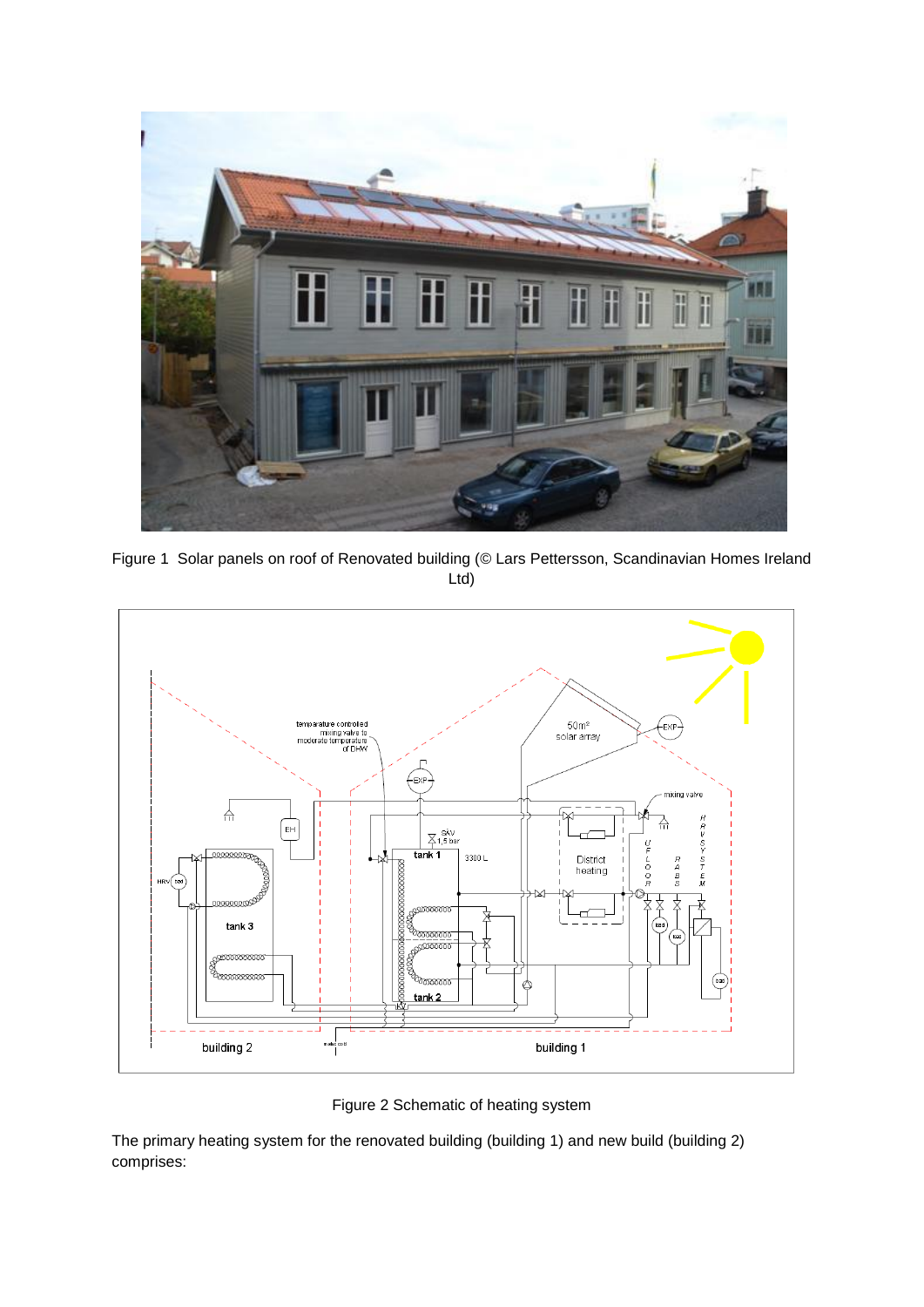- 50m² solar array comprising 10 panels of 1.8m² aperture (totalling 18 m²) of evacuated tube collectors and 16 panels of 2m² aperture, (totalling 32m²) of flat plate collectors.
- 3300 litre buffer tank located in building one is logically divided (although not physically) into two, based on thermal stratification considerations.
- $\bullet$  23m<sup>3</sup> STES installed in the basement of Building 2
- District Heating system backup

The solar collectors supply heat to the heat exchanger coil in the middle of the buffer tank ("tank 1") until it reaches the target temperature of 62°C and then diverts heat to the heat exchanger coil at the bottom of the buffer tank ("tank 2") until it reaches 52°C. Once tank 1 and tank 2 have achieved their target temperatures, the solar fluid is fed to the Seasonal Thermal Energy Store (tank 3). The STES performs the function of providing a significant load to reduce the incidence of solar collector stagnation. It also supplies space heat to the new building (building 2 which comprises 3 apartments of 300 m2 in total). In addition to supplying the space demands of building 1 and building 2, the heating system also provides the domestic hot water requirements of the four commercial units and five apartment units.

In sizing the STES dynamic modelling was performed and a tank size of 50  $m<sup>3</sup>$  was recommended. However for commercial reasons a 23  $m<sup>3</sup>$  STES tank was installed in the basement of building 2 in an existing space which could accommodate the STES without further modifications. This significantly increased the potential for overheating, but also significantly reduced the costs of the STES.

## **3. Initial Results**



Figure 3 below gives the temperature profiles of the buffer tank and the STES for the period 17<sup>th</sup> of February 2 23<sup>rd</sup> of July 2014.

Figure 3 temperature profile of the buffer tank (measured at three locations) and the STES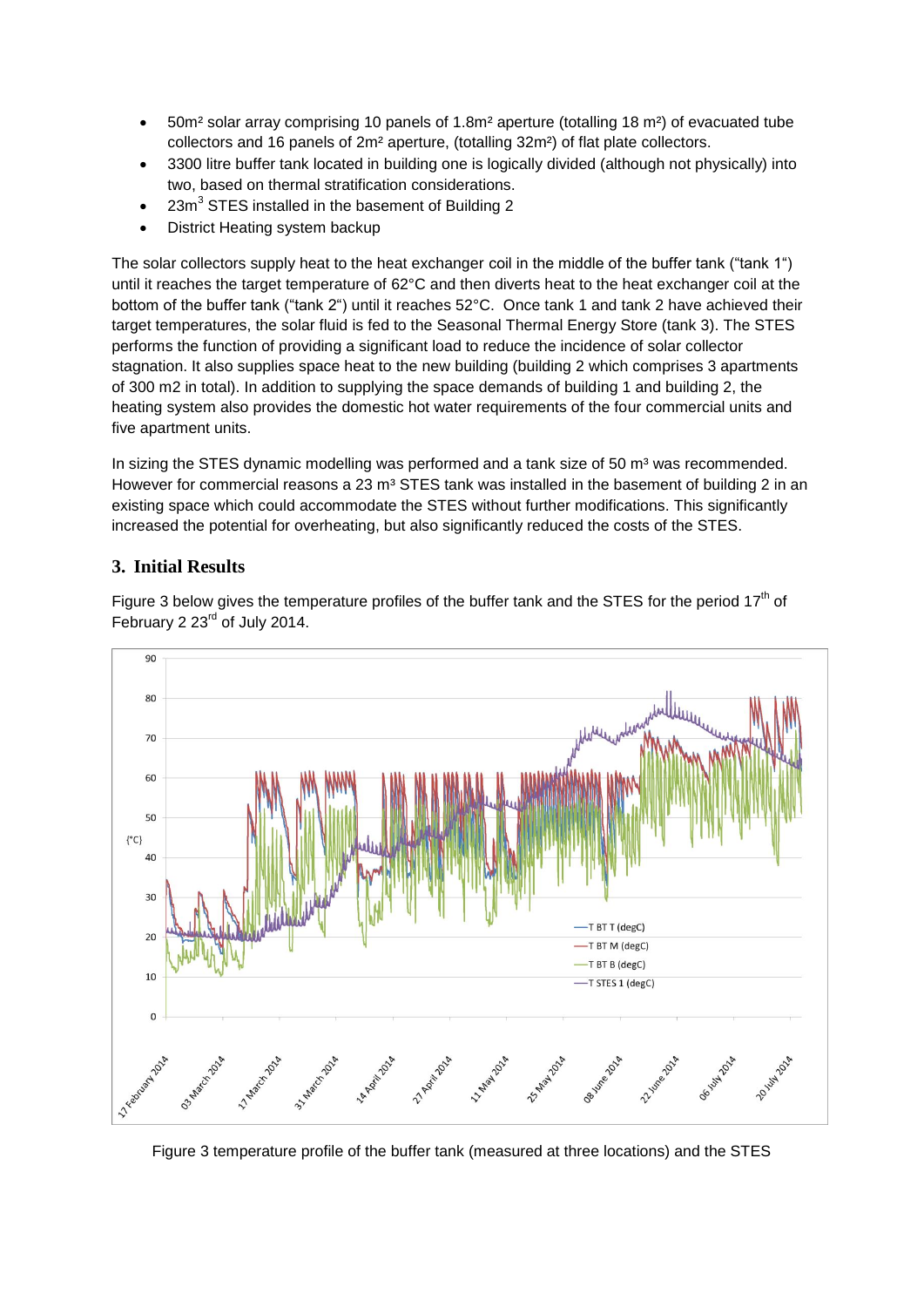Given that this is the  $1^{st}$  year of operation of the STES, system optimisation is being carried out.

Due to the high temperatures being reached in the STES, on 13<sup>th</sup> June the target temperature of tank 1 in the buffer tank was changed from 61°C to 72°C, and the target temperature of tank 2 was also increased. On 10<sup>th</sup> July these temperatures were increased further.

There are two temperature spikes on the  $20^{th}$   $21^{st}$  of June where the STES increased in temperature by approximately 7°C in one-day. As can be seen from figure 3 the STES started losing heat from around 22 June, due to stagnation.

From the graph below, which plots the amount of heat collected in the buffer tank, the STES, and the total solar heat collected in the previous seven-day period, it is clear that after the peak which occurred on 1 June, there was a significant decline in the amount of heat which is collected on a per week basis, from a peak of over 900 kwh (which occurred in the week to 2 May, and in the weeks which finished on 29<sup>th</sup>, 30<sup>th</sup>, 31<sup>st</sup> of May, and 1<sup>st</sup> and 2<sup>nd</sup> of June) to between 500 and 600 kwh for the whole period up to 20 June, and has now significantly decreased again to between 255 and 300 kwh for all of the weeks which finished between the 12<sup>th</sup> and 22<sup>nd</sup> of July. Following system interventions, the STES temperature has started to increase at the time of writing  $(31<sup>st</sup>$  July).



Figure 4 Solar Heat collected by Buffer Tank, STES and in total for rolling 7 day period

# **4. Heating Loads and Solar Fractions**

It is noted that the figures presented in this paper provide an incomplete picture of the performance of the installation given that the figures represent the recorded performance over only 163 days of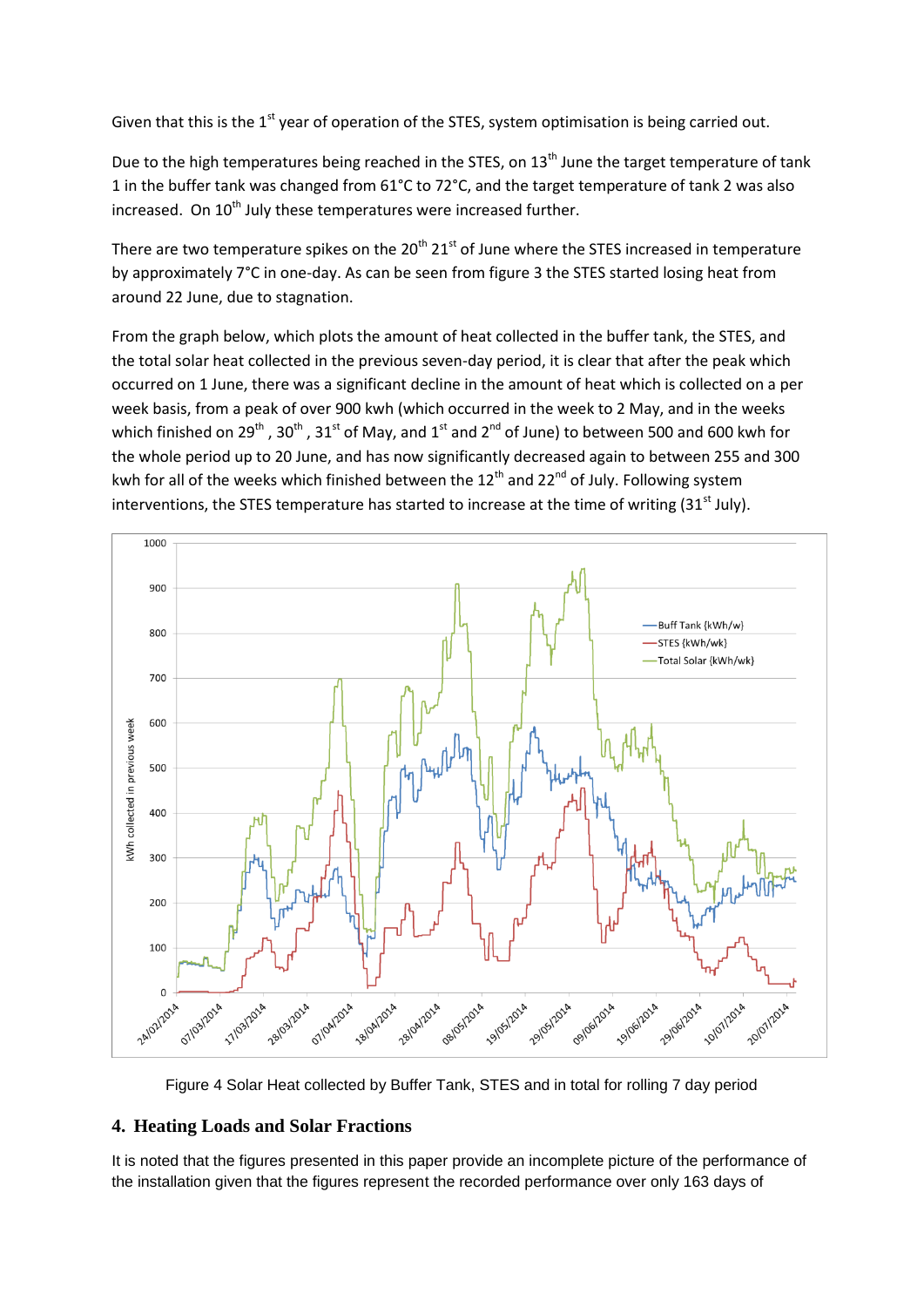operation. In addition, no input has been recorded from the STES given that it's operating temperature was 20°C at the commencement of the monitoring period.

Table 1 below gives the energy consumption and solar fractions for both space heating and domestic hot water for building 1 between the period  $17<sup>th</sup>$  of February to  $23<sup>rd</sup>$  of July. Table 2 gives the same figures for building 2.

| <b>Heat Load</b>     | Total {kWh} | <b>Solar</b><br>{kWh} | DH [kWh} | <b>Electric</b><br>{kWh} | SF.  |
|----------------------|-------------|-----------------------|----------|--------------------------|------|
| <b>Space Heating</b> | 11766.1     | 4818.3                | 5959.0   | 988.8                    | 41.0 |
| <b>DHW</b>           | 1061.0      | 866.4                 | 194.6    | 0.0                      | 81.7 |

Table 1 Building 1 Space and Domestic Hot Water Consumption and Solar Fractions

| <b>Heat Load</b>     | Total {kWh} | <b>Solar</b><br>$\{kWh\}$ | DH [kWh} | <b>Electric</b><br><b>{kWh}</b> | <b>SF</b> |
|----------------------|-------------|---------------------------|----------|---------------------------------|-----------|
| <b>Space Heating</b> | 4575.5      | 240.9                     | 297.9    | 4036.7                          | 5.3       |
| <b>DHW</b>           | 2121.7      | 1712.2                    | 384.5    | 25.0                            | 80.7      |

Table 2 Building 2 Space and Domestic Hot Water Consumption and Solar Fractions

As can be expected, the space heating load for building 1 significantly exceeds that for a building 2 given that the building is larger and is renovated rather than new and also the combined commercial/residential usage profile. The DHW consumption also reflects that there are 2 apartments in building one compared with the 3 apartments in building 2.

The space heating solar fraction for building 2 is significantly below that for building 1 given the losses in the transmission of heat between the output of the district heating system in building 1 and the load in building 2. The electric contribution towards space heating is thus seen to be significantly higher in building 2. When the solar heat from the STES (which is located in the basement of building 2) becomes operational in the winter of 2014/2015, it is expected that a significantly increased solar fraction will be achieved for space heating.

The space heating solar fraction is almost 40% in building 1, and the contribution from the electric heating is seen to be less than 10% of the overall space heating demand.

For both building one and building 2 the solar fractions for DHW exceed 80%. This reflects the large solar array of 50 m² feeding the combi tank of 3300 L.

## **5. Conclusion**

This paper gives an overview of the EINSTEIN project and the initial results from a building being monitored as part of the project. Following optimisation of the system which will be carried out in the summer of 2014, the contribution made by the solar installation including the STES will be assessed for the winter period 2014/2015.